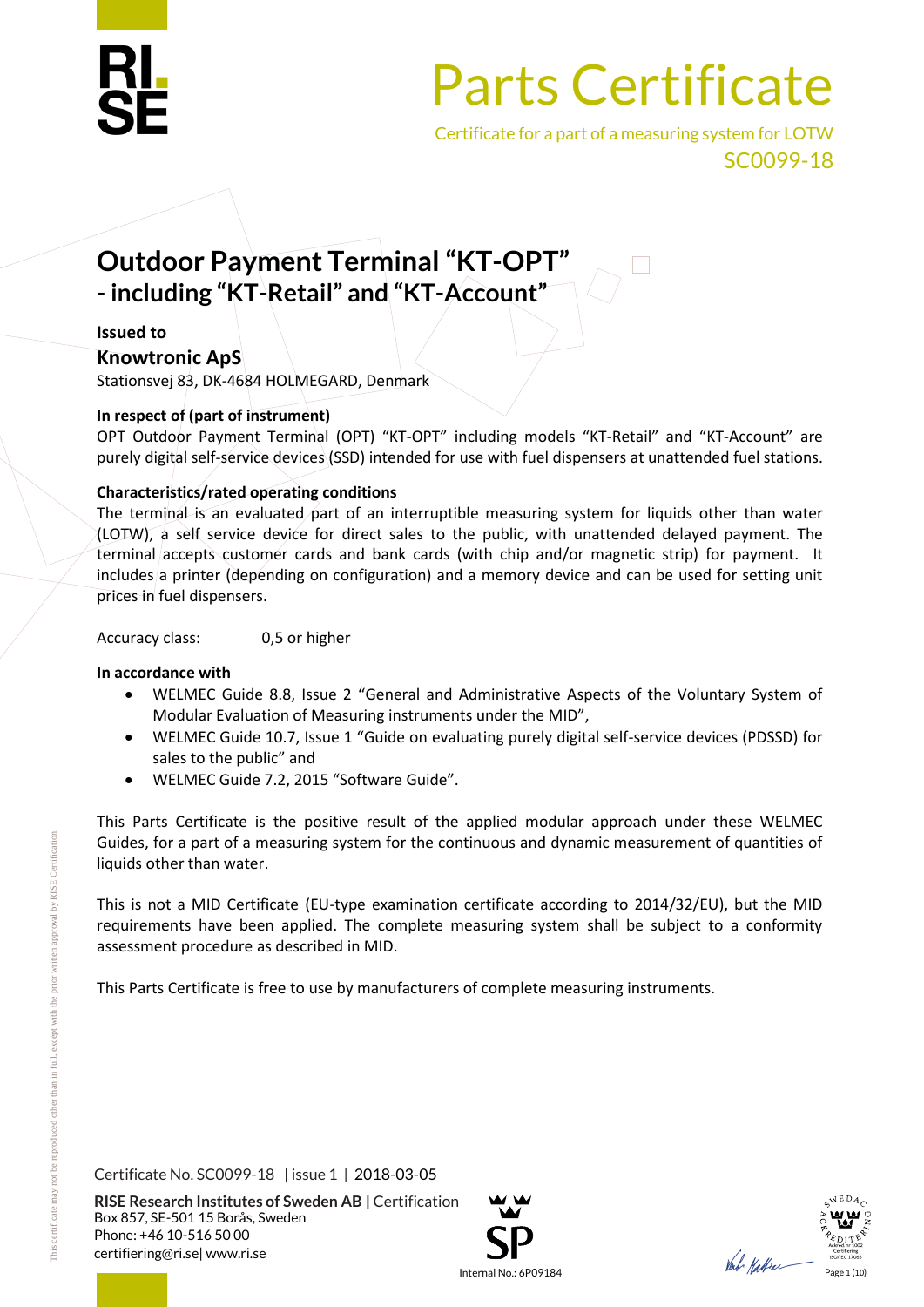

Certificate for a part of a measuring system for LOTW SC0099-18

#### **Applicable essential requirements MID 2014/32/EU**

- MID, Annex I, Essential requirements
	- MID, Annex VII (MI-005) Measuring systems for the continuous and dynamic
		- measurement of quantities of liquids other than water (LOTW)

#### **Harmonized standards and normative documents used**

Applicable parts of the following normative documents referred to in the Official Journal of the European Union 2011/C33/01:

- OIML R 117-1 Edition 2007  $(E)$ , Dynamic measuring systems for liquids other than water

Further applied documents:

- The Measuring Instruments Regulation, STAFS 2016:1
- Regulations and Guidelines concerning Measuring Systems for the Continuous and Dynamic Measurement of Quantities other than Water, STAFS 2016:6
- SP's Certification Rules SPCR 181

#### **Validity**

Valid until 2028-03-05.

#### **Miscellaneous**

This issue of the certificate is the first edition.

The principal characteristics, approval conditions are set out in the appendix hereto, which forms part of the approval *documents. All the plans, schematic diagrams and documentations are recorded under reference file 6P09184. The evaluation report 6P09184-1 has been issued in accordance with WELMEC Guide 8.8, Voluntary system of Modular Evaluation.*

Mattrac

Lennart Aronsson **Kerstin Mattiasson** 

Certificate No. SC0099-18 | issue 1 | 2018-03-05

**RISE Research Institutes of Sweden AB |** Certification Box 857, SE-501 15 Borås, Sweden Phone: +46 10-516 50 00 [certifiering@ri.se|](mailto:certifiering@ri.se) www.ri.se





 $\ln$ ternal No.: 6P09184 Page 2 (10)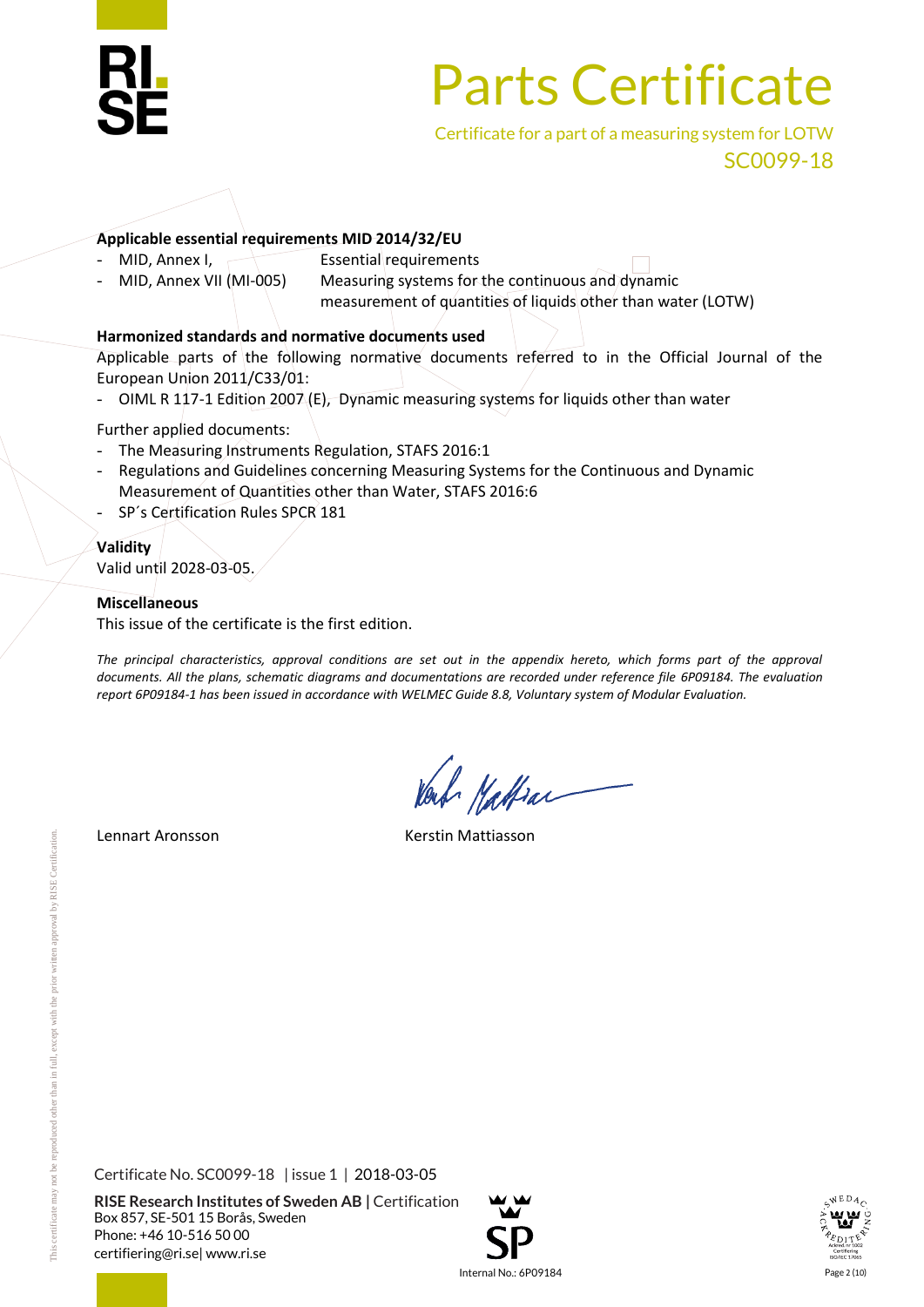#### **0 Conditions**

The use of this Parts Certificate is limited to:

Combination with other parts of a measuring system (e.g. fuel dispenser) under the following conditions: - One of the communication protocols defined in this certificate is used

The other parts of the measuring system having an EC-type examination certificate, Evaluation

Certificate or Parts Certificate covering compatibility with the communication protocol used or The other parts of the measuring system having a National Type approval covering compatibility

with the communication protocol used

Other parties are free to use this PC.

*The device must correspond with the following specifications:*

**1 Design of the device**

**1.1 Construction**

#### **Payment terminal description**

"KT-OPT" is part of a self service arrangement.

The payment terminal is a self service device for unattended delayed payment and accepts customer cards and bank cards (with chip and/or magnetic strip) for direct sales, in an interruptible measuring system. It includes a printing device (depending on configuration) and a memory device and can be used for setting unit prices in fuel dispensers.

The terminals support the following service mode and type of payment:

|                            | <b>Attended</b><br>post-payment | <b>Attended</b><br>pre-payment | <b>Unattended</b><br>delayed-payment | <b>Unattended</b><br>pre-payment |
|----------------------------|---------------------------------|--------------------------------|--------------------------------------|----------------------------------|
| <b>KT-OPT - KT-Retail</b>  |                                 | $- -$                          | ves                                  | $- -$                            |
| <b>KT-OPT - KT-Account</b> | $-$                             | $- -$                          | <b>ves</b>                           | $- -$                            |

The terminal can be configured for communication with one or multiple back-end host system for local card authorization, transaction collection, reporting, retrieval of price and product lists, etc. The terminal may be configured to update prices in the fuel dispensers to match the price list retrieved from the online host.

The DOMS PSS-5000 (Parts Certificate SC0257-15) may be used as a protocol converter.

The terminal is produced in various configurations:

- Model **'KT-Retail'** with 7" graphic touch display, bank card support and receipt printer
- Model **'KT-Retail'** with 4x20 dot matrix display, bank card support and receipt printer
- Model **'KT-Account'** with 7" graphic touch display, local card support and optional receipt printer
- Model **'KT-Account'** with 4x20 dot matrix display, local card support and no printer

All configurations may be delivered with a pillar, or may be mounted directly on a wall or on a fuel dispenser.

Certificate No. SC0099-18 | issue 1 | 2018-03-05



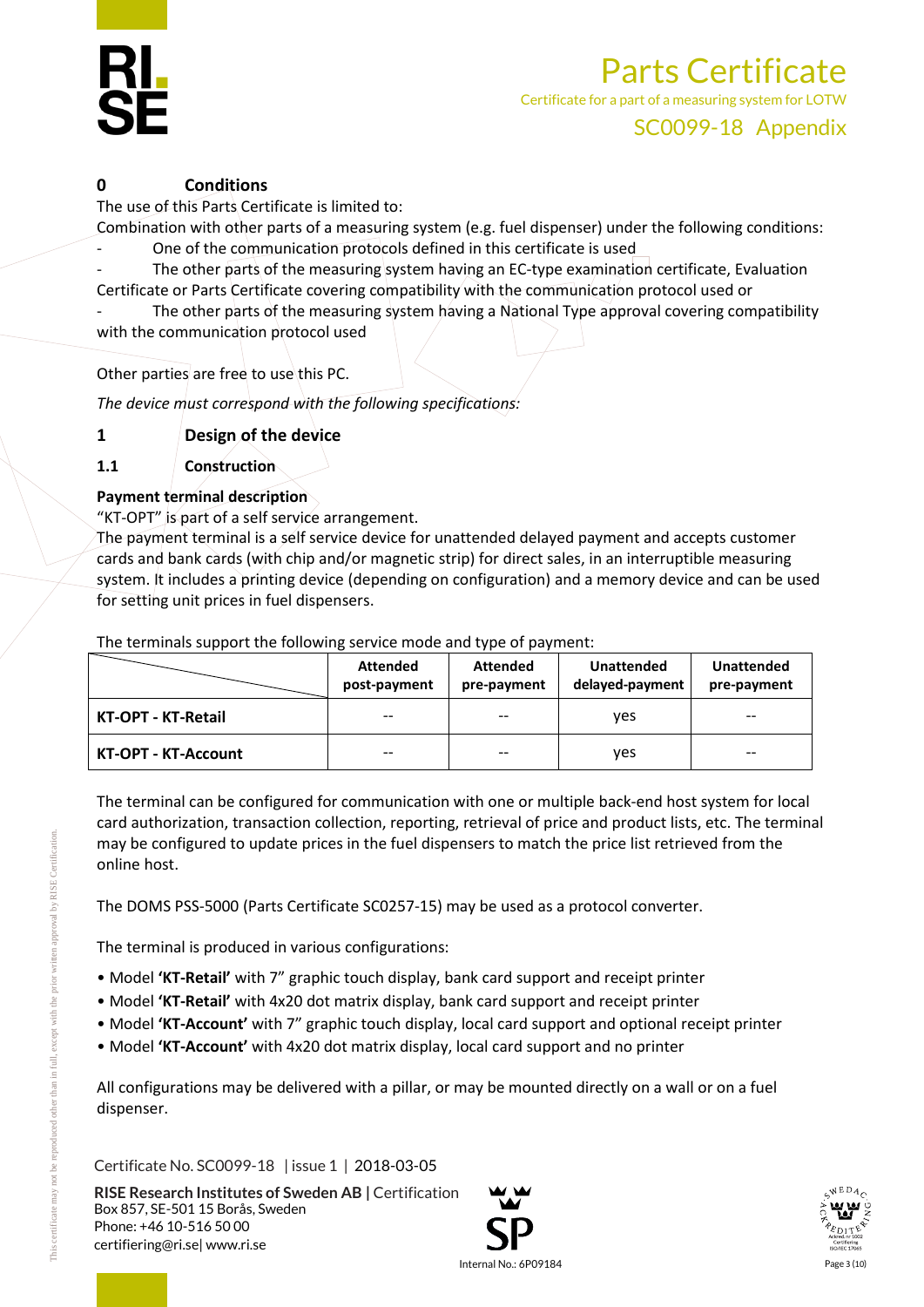

Certificate for a part of a measuring system for LOTW

#### SC0099-18 Appendix



Picture 2: KT-OPT in a typical installation

Certificate No. SC0099-18 | issue 1 | 2018-03-05



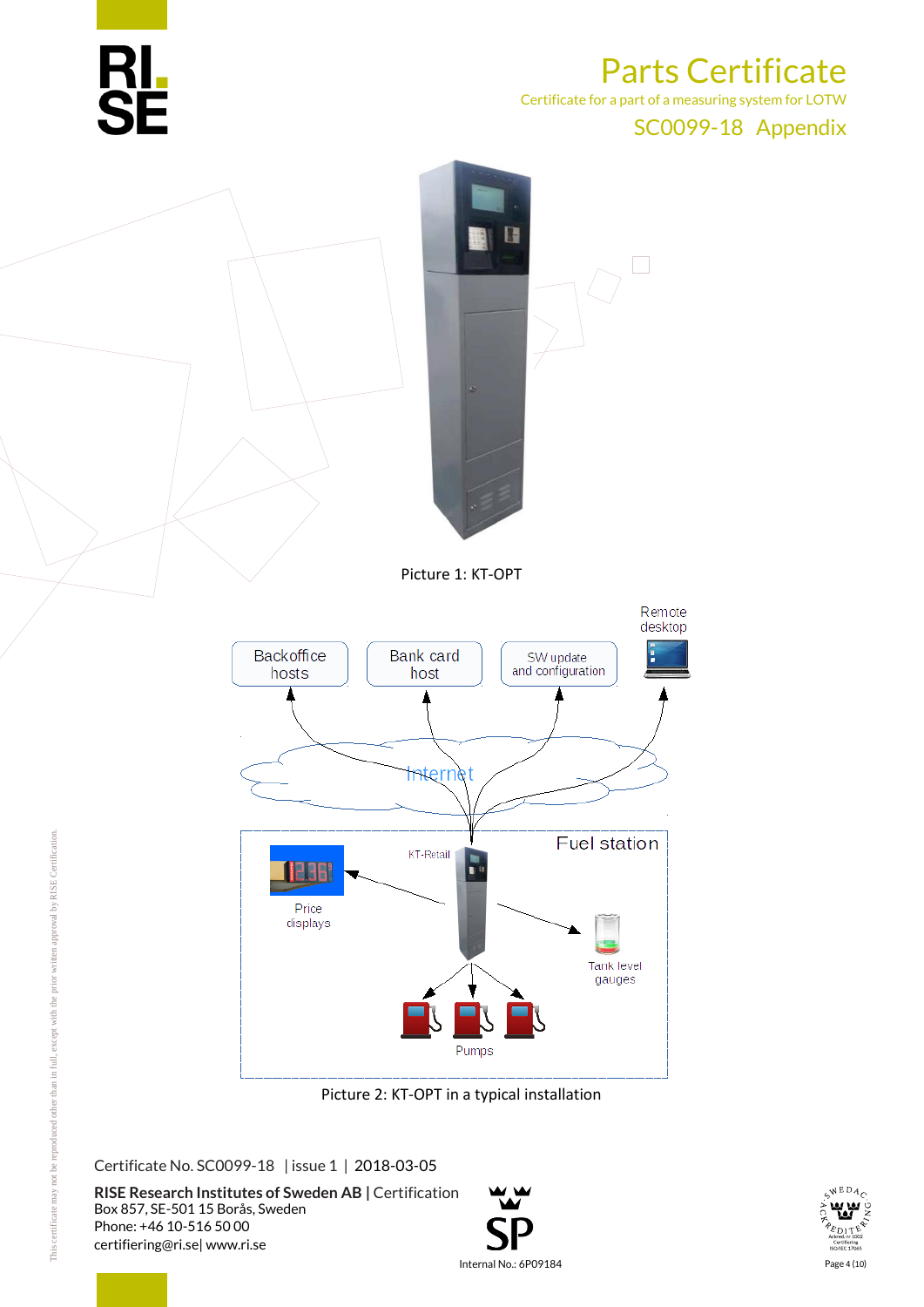

Certificate for a part of a measuring system for LOTW

### SC0099-18 Appendix



Figure 3: KT-OPT in an installation with DOMS PSS-5000

Certificate No. SC0099-18 | issue 1 | 2018-03-05



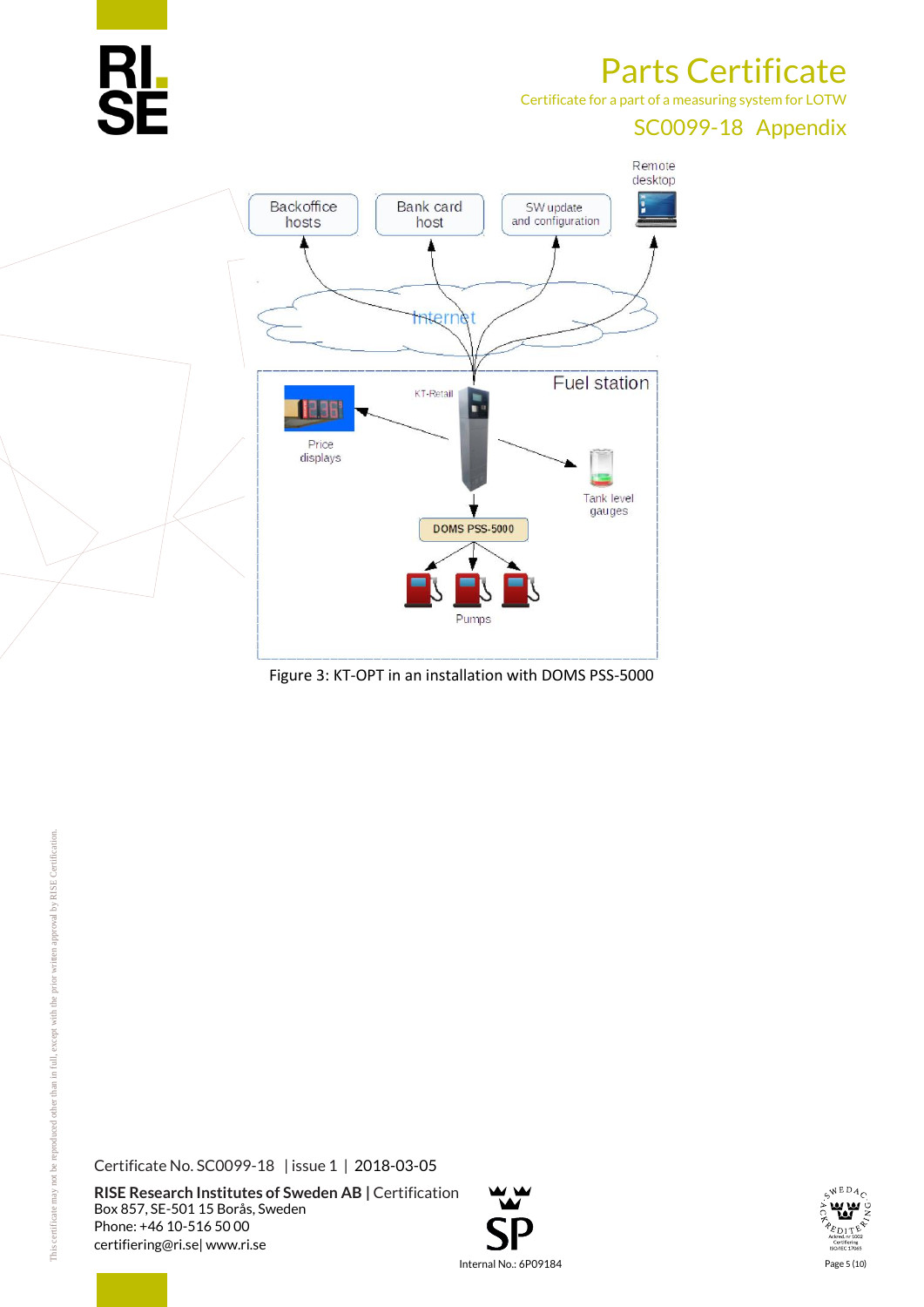#### **1.2 Components included**

The hardware of the self-service device shall comply with the EMC-directive and other applicable directives as specified in the Declaration of Conformity of the self-service device.

| <b>Payment terminal</b>         |                                           |              |  |  |
|---------------------------------|-------------------------------------------|--------------|--|--|
| Manufacturer/model<br>Component |                                           |              |  |  |
| System PC                       | Intel, NUC6I3SYK                          | $\mathbf{1}$ |  |  |
| Operating system                | Microsoft Windows Embedded Standard (Win7 |              |  |  |
|                                 | embedded), Service Pack 1 (or newer)      |              |  |  |
| <b>USB HUB</b>                  | Conrad, CONRAD 4-PORTS USB 2.0-HUB METAL  | 1            |  |  |
| <b>LAN Switch</b>               | Zyxel, Zyxel ES-105A                      | $\mathbf{1}$ |  |  |
| Mobile router                   | Teltonika, RUT500                         | $\mathbf{1}$ |  |  |
| Pic-modul                       | Modtronix, SBC65EC                        | 1            |  |  |
| KT-User interface               | Knowtronic, Knowtronic UserIF             | 1            |  |  |
| 7" Display                      | LiteMax, DLH0765-ENN-G01                  | 1, 2         |  |  |
| 7" touch sensor                 | Zytronics, ZYBX7-0.0019                   | 1, 2         |  |  |
| USB touch controller            | Zytronics, BTC-ZYBX100-U-OFF-32           | 1, 2         |  |  |
| Dot matrix display 20*4         | Winstar Display, WH2004L-TFK-ET#          | 1, 3         |  |  |
| Membrane keyboard               | Setiket, A13-0222                         | 1, 3         |  |  |
| USB to RS232 interface          | EasySync, USB2-H-1002-M                   | 1, 4         |  |  |
| <b>Bank card module</b>         | NETS Danmark, DNK3200                     | 1, 4         |  |  |
| PinPad                          | NETS Danmark, DNK1215-4610                | 1, 4         |  |  |
| Card reader                     | NETS Danmark, INT5210-4610                | 1, 4         |  |  |
| Receipt printer 60mm            | CUSTOM SPA, TG2460H                       | 1, 6, 9      |  |  |
| Mag card reader                 | Magtek Europe, MT-215PRS232               | 1, 5         |  |  |
| Power supply                    | MeanWell, MDR4024                         | 1, 7         |  |  |
| USB to RS485 interface          | EasySync, ES-U-2101-M                     | 1, 8         |  |  |
| <b>IFSF</b> interface           | Calon Associates Limited, 702101A         | 1, 8         |  |  |
| USB to RS232 interface          | EaysSync, USB2-H-1002-M                   | 1, 8         |  |  |

Notes:

1: Or equivalent with CE-marking, compatible properties and temperature range

- 2: Only in terminals with touch display
- 3: Only in terminals with dot matrix display
- 4: Only in terminals with bank card capabilities
- 5: Only in terminals without bank card capabilities
- 6: Only in terminals with receipt printer
- 7: Two power supplies are installed in terminals with receipt printer
- 8: Optional interface for external dispensers and other equipment
- 9: Or equivalent, with CE-marking, under the condition that the functionality of the checking facilities for power off, decoupling/no serial communication, end of paper, is the same.

Certificate No. SC0099-18 | issue 1 | 2018-03-05



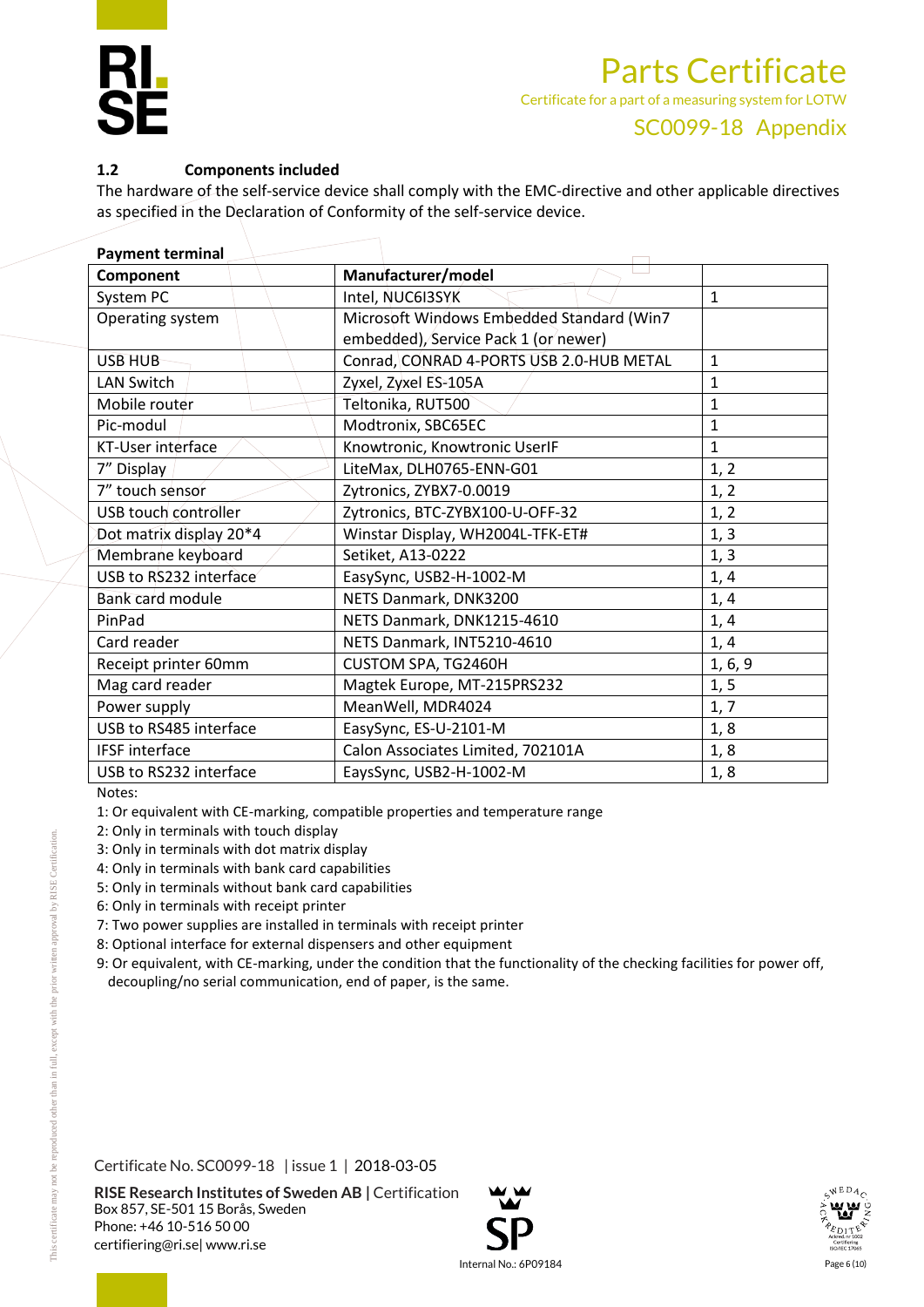Certificate for a part of a measuring system for LOTW

#### SC0099-18 Appendix

#### **Software specification according to WG 7.2:**

Software type  $\bigcup$  U Risk class C

| Extension                  | L, T, S, D |          |  |
|----------------------------|------------|----------|--|
| Legally relevant software: |            |          |  |
| <b>Name</b>                |            | Checksum |  |
| KTFuelControl.dll          |            | F4819DD1 |  |
| Knowtronic.SDS.Svc.dll     |            | 91E5D989 |  |
| Knowtronic.SDS.Svc.exe     |            | 28F6721A |  |
| Knowtronic.Sl.Svc.exe      |            | 9BFE959B |  |
| Knowtronic.SP.Svc.exe      |            | 7EB48078 |  |
|                            |            |          |  |

### **1.3 Optional equipment and functions subject to MID requirements**

Not applicable

#### **1.4 Technical documentation**

For market surveillance the construction and included components are described in 1.1 and 1.2. The metrological software is identified by checksums which can be accessed, see chapter 5.3.

#### **1.5 Integrated equipment and functions not subject to MID**

The following equipment may be connected to KT-OPT (without change of this certificate):

- Cash register / Attended payment terminal
- $\bullet$  Price displays
- Tank level meters
- Anti-theft devices / Fuel security valves
- Token dispensers
- Car wash equipment / Other activity based equipment
- External card/token/barcode/RFID reader

#### **2 Technical data**

#### **2.1 Rated operating conditions**

Payment terminal device for customer cards and bank cards, intended for use with fuel dispensers for motor vehicles. Self service device for direct sales, interruptible, unattended delayed payment, including a printer (depending on configuration) and a memory device. It can be used for setting unit prices in fuel dispensers.

#### **Measurement range**

Scale interval, printed volume same as dispenser, but not smaller than 0,01 l Scale interval, printed price same as dispenser, but not smaller than 0,01 "PRICE"

#### **Accuracy class of measuring system**

0,5 or higher

#### **2.2 Other operating conditions**

Not applicable

Certificate No. SC0099-18 | issue 1 | 2018-03-05



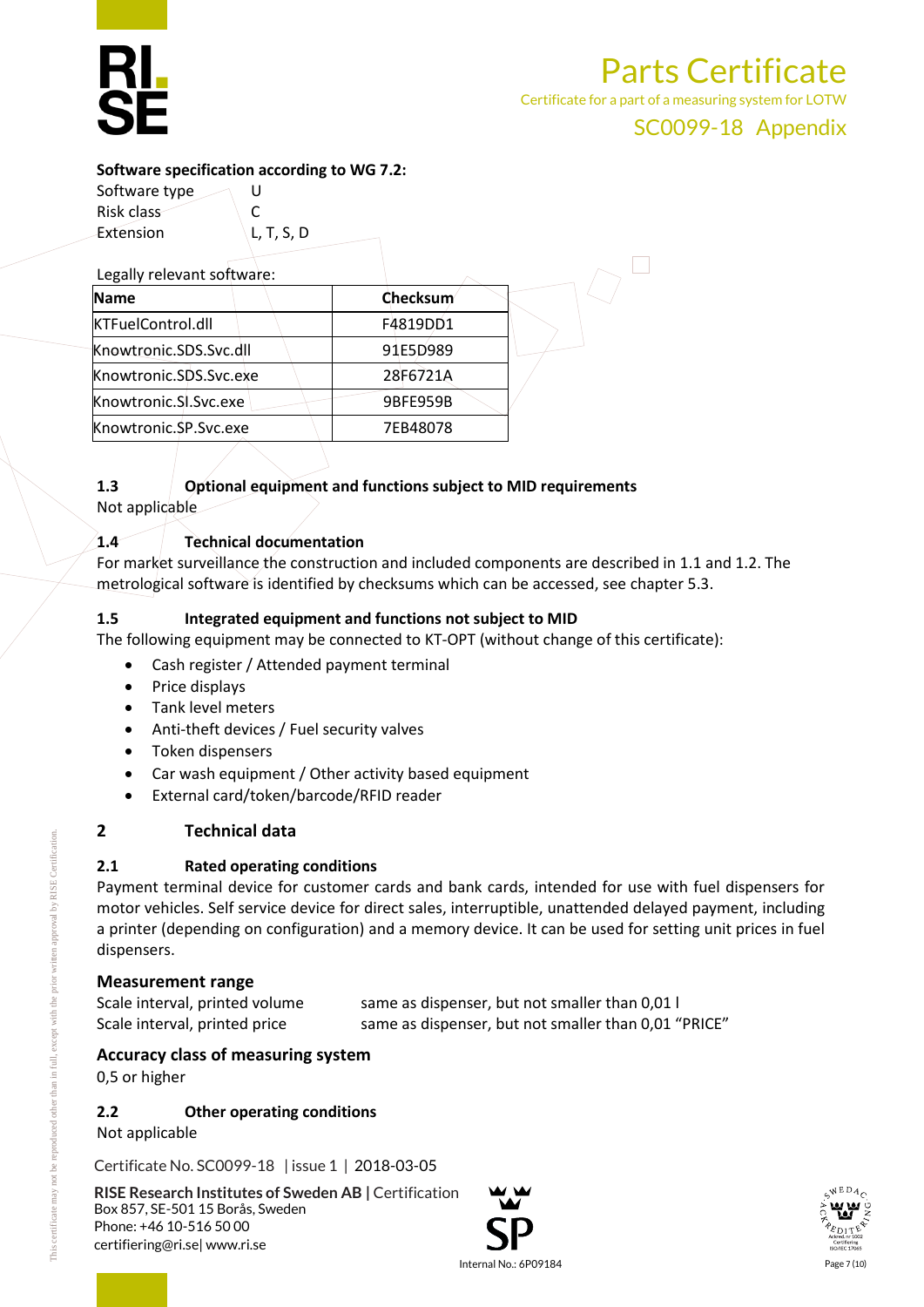Certificate for a part of a measuring system for LOTW

#### **3 Interfaces and compatibility conditions**

The payment terminal with the following interface boards and protocols as stated in the table below was tested/examined and found in compliance with Welmec Guides 8.8, 10.7 and 7.2.

Communication with other parts of a measuring system (e g fuel dispensers, protocol converters) using one of the following protocols:

| SW protocol              | <b>Interface board</b> |  |
|--------------------------|------------------------|--|
| DART pump protocol       | RS232/RS485            |  |
| ATCL pump protocol       | RS232/RS485            |  |
| Pumptronic pump protocol | RS232, RS485           |  |
| IFSF pump protocol       | LON                    |  |
| DOMS POS protocol/TCP    | LAN                    |  |
|                          |                        |  |

Installation:

Shielded communication cable with screen connected in both ends.

The payment terminal may only be used in a measuring system with:

- all volume indicating having the same scale interval as KT-OPT
- all price indicating having the same scale interval as KT- OPT

#### **4 Requirements on production, putting into use and utilization**

#### **4.1 Requirements on production**

No special requirements identified.

#### **4.2 Requirements on putting into use**

Functional test of KT-OPT is performed in the factory according to "Knowtronic OPT-Terminal Functional Test specification:

- Set up terminal to coDataHost test site
- Test data communication with coDataHost
- Test data communication with Nets Bank Card Host $<sup>1</sup>$ </sup>
- Test pump authorization with pump interface simulator
- Test synchronization between card reader and pin pad
- Test synchronization between pin pad and psam<sup>1</sup>
- Complete a card sale purchase with a local card
- Complete a card sale purchase with a bank card<sup>1</sup>
- Print a service report and observe that all characters are printed correctly
- Test display:
	- a. Touch display: Configurate and calibrate touch display according to software drivers. Observe that menus, text and graphical elements are displayed correctly during calibration.
	- b. Dot matrix display: Observe that menus, text and graphical elements are displayed correctly

Note 1: Only relevant for KT-Retail Bankcard Terminal"

#### **4.3 Requirements for consistent utilization**

No special requirements identified.

Certificate No. SC0099-18 | issue 1 | 2018-03-05



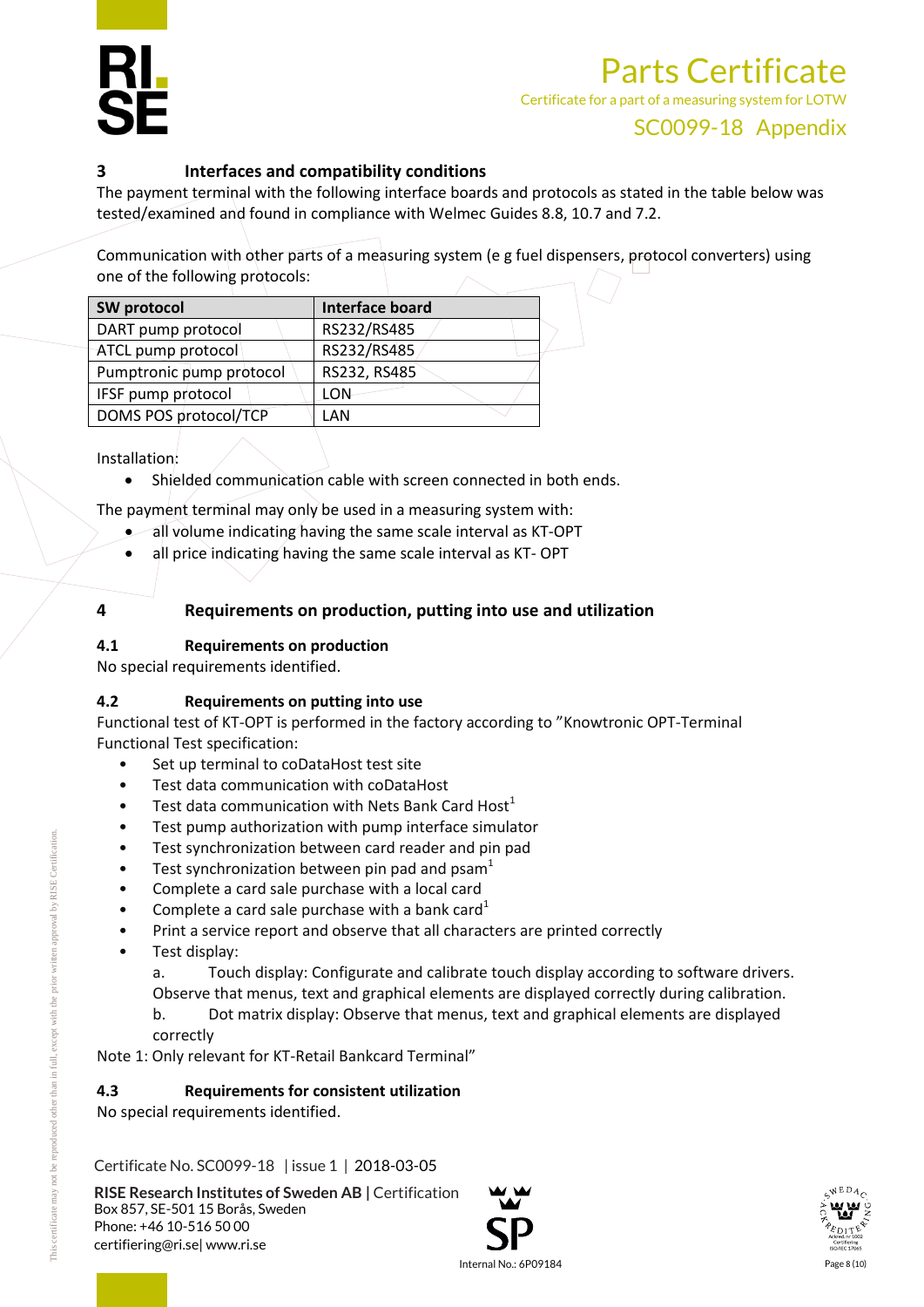

Certificate for a part of a measuring system for LOTW

#### SC0099-18 Appendix

#### **5 Control of the measuring tasks of the device in use**

#### **5.1 Documentation of the procedure**

No special requirements identified.

#### **5.2 Special equipment or software, if applicable**

No special requirements identified.

#### **5.3 Identification of**

**Hardware** 

The construction and included components are described, see chapter 1.1 and 1.2.

**Software** 

The legally relevant software is identified by the checksums, see 1.2. Presentation/identification of the software:

Show software identifiers (checksums) when Restarting the Terminal

- Restart the terminal
- When the SW version is displayed:
	- $\overline{\cdot}$  If the terminal is fitted with a touch screen: Press the version text on the screen
	- If the terminal is not fitted with a touch screen: Press any key on the front of the terminal
- The terminal will pause from the start-up sequence and display legally relevant software information **(checksums)** and information on pump drivers and sealing status
- Use the ENTER key or indicators on the touch screen to toggle between each piece of information.

On terminals equipped with a receipt printer, the menu-item "Service print" will create a printed report that also includes the legally relevant software identifiers (**checksums)**.

#### **5.4 Calibration-/adjustment procedure**

Not applicable

#### **6 Security measures**

#### **6.1 Sealing**

The terminal has no physical seal.

The terminal must be electronically sealed by the manufacturer before it is put into use. The electronic sealing status can be read as described in chapter 5.3.

#### **6.2 Data logger**

Data base in the payment terminal acts as memory device for unattended delayed payment with cards.